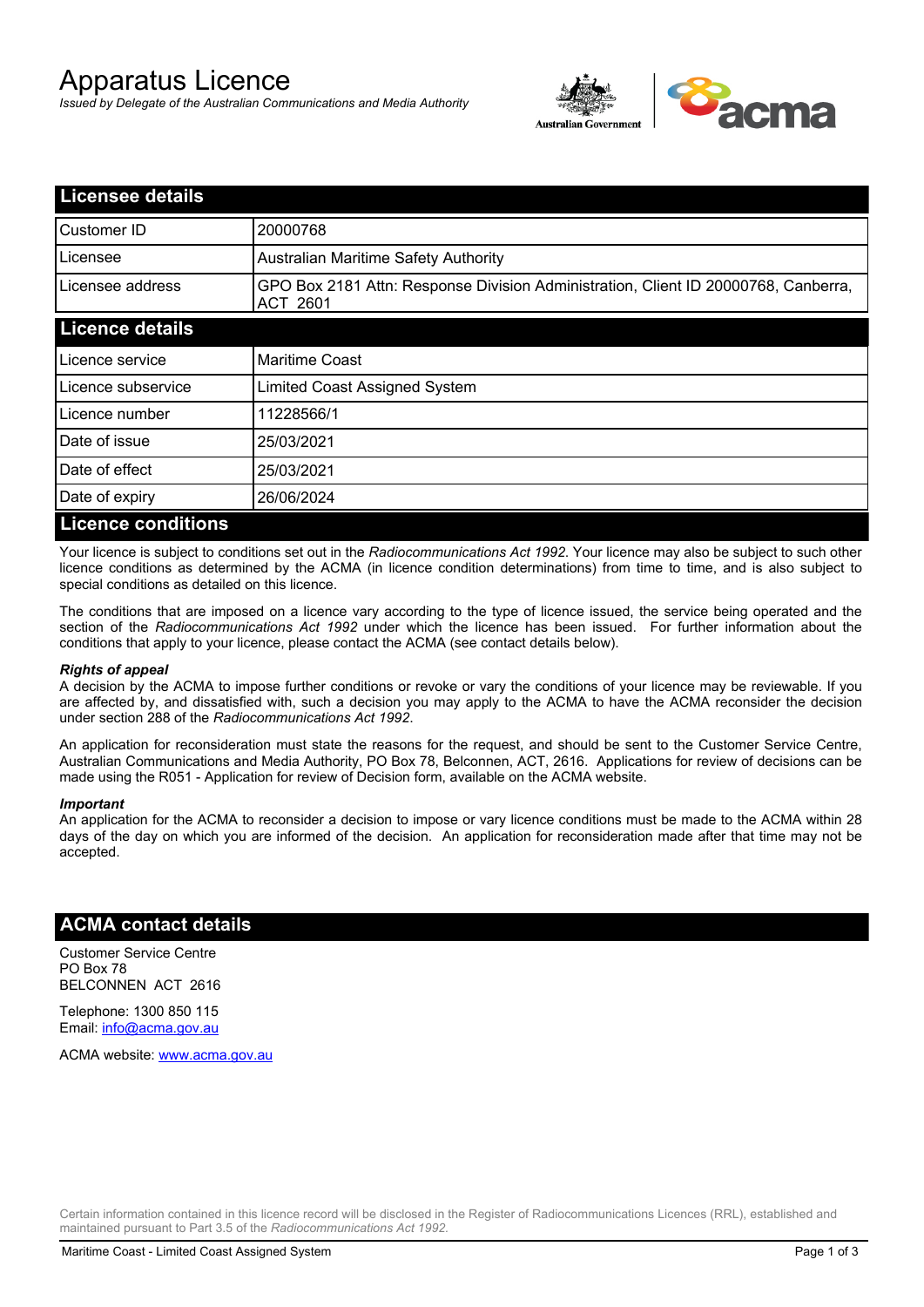# **Advisory Notes applying to licence no.: 11228566/1**

Conditions applicable to the operation of Limited Coast Assigned System authorised under this licence can be found in the Radiocommunications Licence Conditions (Apparatus Licence) Determination and the Radiocommunications Licence Conditions (Maritime Coast Licence) Determination. Copies of these determinations are available from the ACMA and from the ACMA home page (www.acma.gov.au).